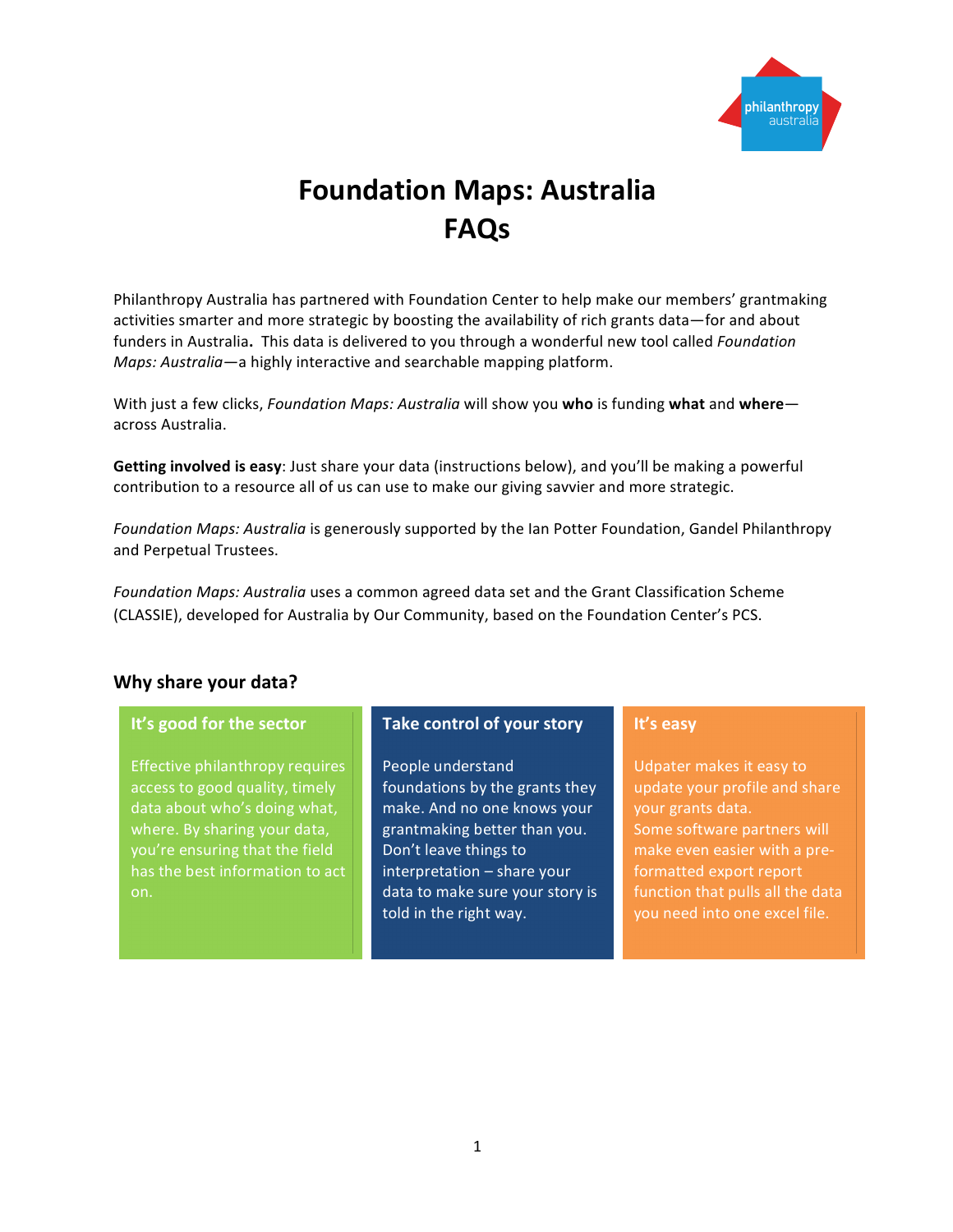

# **How do I share data?**

You will be supplied with a user name (Your Email) and a Password.

Enter your user name and password at the **Foundation Center Updater** website.

#### Once logged-in you can:

1. **UPDATE YOUR PROFILE: Basic Information** – name, contact details etc **Work Categories** – areas supported, geographic focus, target groups etc **Fiscal Data** – financial information **People** – can list trustees and key staff **Application Information** – application deadlines & funding requirements **Programs** – detailed information on Grant program areas

*You control what information you wish to place in your profile.* 

2. **UPLOAD YOUR GRANTS DATA** using the excel template supplied (attached)

For foundations who wish to remain anonymous, please email fmasupport@philanthropy.org.au

# **What grants details should I provide?**

Though organisations are encouraged to share a variety of information about their grants, only nine fields are required and a few more highly encouraged.

| Required                                                                                                                                                                                                                                                                                                                                                                  | <b>High Encouraged</b>                                                                                                                                                                                                                                                                                                                                                                                                                                           |
|---------------------------------------------------------------------------------------------------------------------------------------------------------------------------------------------------------------------------------------------------------------------------------------------------------------------------------------------------------------------------|------------------------------------------------------------------------------------------------------------------------------------------------------------------------------------------------------------------------------------------------------------------------------------------------------------------------------------------------------------------------------------------------------------------------------------------------------------------|
| <b>Recipient Organisation Name</b><br>٠<br><b>Recipient Organisation City</b><br>٠<br><b>Recipient Organisation State</b><br>٠<br><b>Recipient Organisation Country</b><br>$\bullet$<br><b>Grant Amount SAUS</b><br>$\bullet$<br><b>Grant/Project Start Date</b><br><b>Grant/Project End Date</b><br>٠<br><b>Grant Description</b><br>Project/Beneficiaries Location<br>٠ | <b>Recipient Organisation ABN</b><br>٠<br><b>Recipient Organisation Address</b><br>٠<br><b>Recipient Organisation Postcode</b><br>٠<br><b>Recipient Organisation URL</b><br>٠<br><b>Grant Title</b><br>٠<br><b>Transaction ID</b><br>٠<br><b>Grant Duration</b><br>٠<br>Subject/Program Area<br>٠<br><b>Target Group/Population Served or Funding</b><br>٠<br><b>Organisation Type</b><br><b>Grant Project Name</b><br>٠<br><b>Grant Round Name</b><br>$\bullet$ |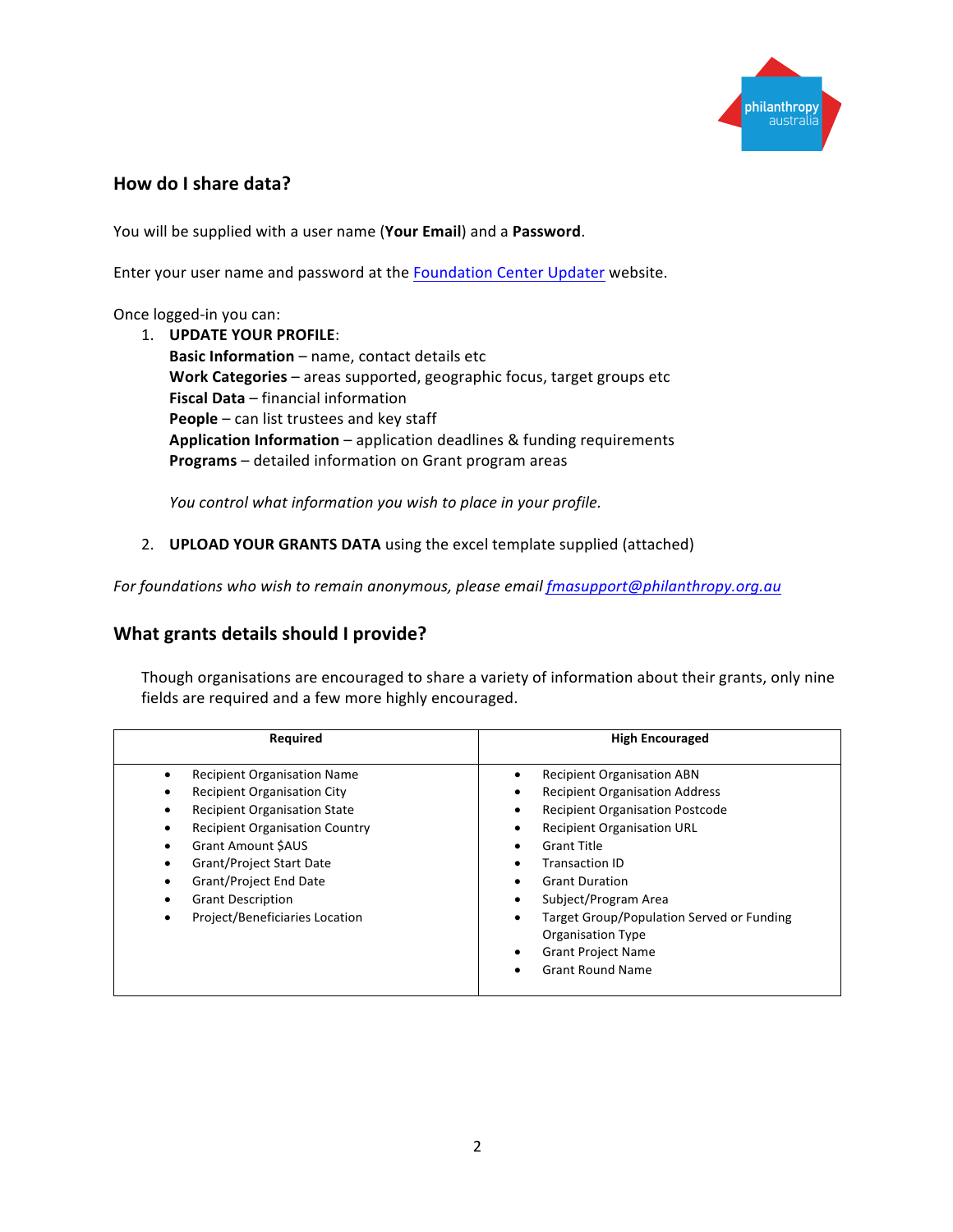

# **Why is it important to provide a grant description?**

Providing a detailed grant description is one of the best ways to ensure that your data is coded with the correct subject, population, geographic area served and support strategy codes (for an example of how your grant will appear on your map, please see below).

In general, a good grant description includes information on:

- WHAT: What is the primary objective of the grant?
- HOW: How will the objectives of the grant be achieved?
- WHO: Which group or groups are meant to benefit from the grant?
- WHERE: What geographic location(s) is the grant meant to serve?

#### **Example:**

**Basic Grant Information TOTAL AMOUNT: \$15,000,000** YEAR AWARDED: 2016 **GRANT DURATION: 5 years** 

**More Details** PRIMARY SUBJECT: Child care POPULATION SERVED: Children and youth **SUPPORT STRATEGY: Capital and infrastructure TRANSACTION TYPE: Cash grants GEOGRAPHIC AREA SERVED: Philadelphia** 

#### **Grant Description**

Continue to provide planning and capital support for the expansion of high-quality child care providers serving low-income children in Philadelphia.

#### **Which grants data do I send?**

In **Stage 1** – we are only seeking grants awarded from 1 January 2017 – and if readily accessible participants can also supply data from 1 January 2015.

Funders may also decide to prioritise the grants they submit  $-$  for example the top 5 or 10 grants.

In **Stage 2** – funders are encouraged to share their on-going awarded grants data as frequently as possible – for example, monthly or quarterly – to ensure that the timeliest information is available to the sector.

#### How quickly will my information appear on the FMA?

In **Stage 1** – grants will only be available at and post the launch at the PA Conference

In **Stage 2** - your data will appear on FMA and other maps within 10 business days, if not sooner.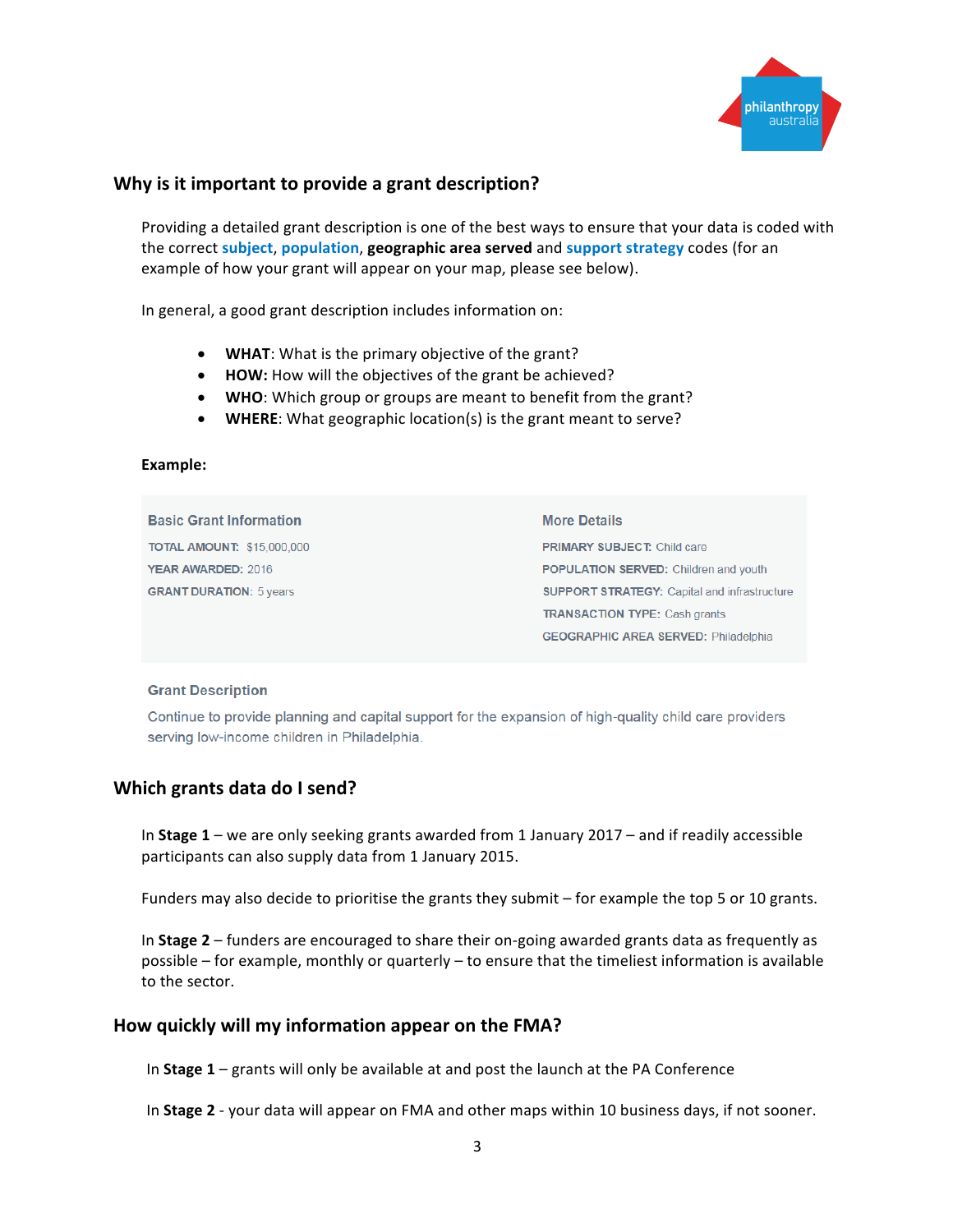

# Are there any reports available for Gifts and/or SmartyGrants users?

For Gifts and Smartygrants users – there is a report template available for *Foundation Maps: Australia* – contact them directly for access and advice.

#### How is my grants data coded by Foundation Center?

To facilitate the use of this information, Foundation Center codes grants data with subject, **population, support strategy, transaction type and <b>geographic area served** codes. To learn more about our Philanthropy Classification System please visit http://taxonomy.foundationcenter.org/.

For the most part, data we collect are coded in an automated process with review by data experts. The automated coding process is trained for accuracy with a supervised machine learning model. If you would like to have more direct control over how your data is coded, please include the appropriate codes in the data you submit to us. If you'd like to know more about our coding process, please feel free to contact us at egrants@foundationcenter.org.

#### How will my grant information be used and shared?

In addition to publishing your data in Foundation Maps: Australia, your data will also be appear in **Foundation Directory Online (FDO Foundation Maps Professional, and if relevant, in Foundation** Landscapes and/or special reports published by our Knowledge Services department.

In the future your data may also be published in **Our Community Maps**.

#### **What should I do if corrections need to be made to my data?**

If you notice any errors or need to make changes to your data after it has been processed, just email **fmasupport@philanthropy.org.au**. We will advise Foundation Center to take care of any needed changes right away.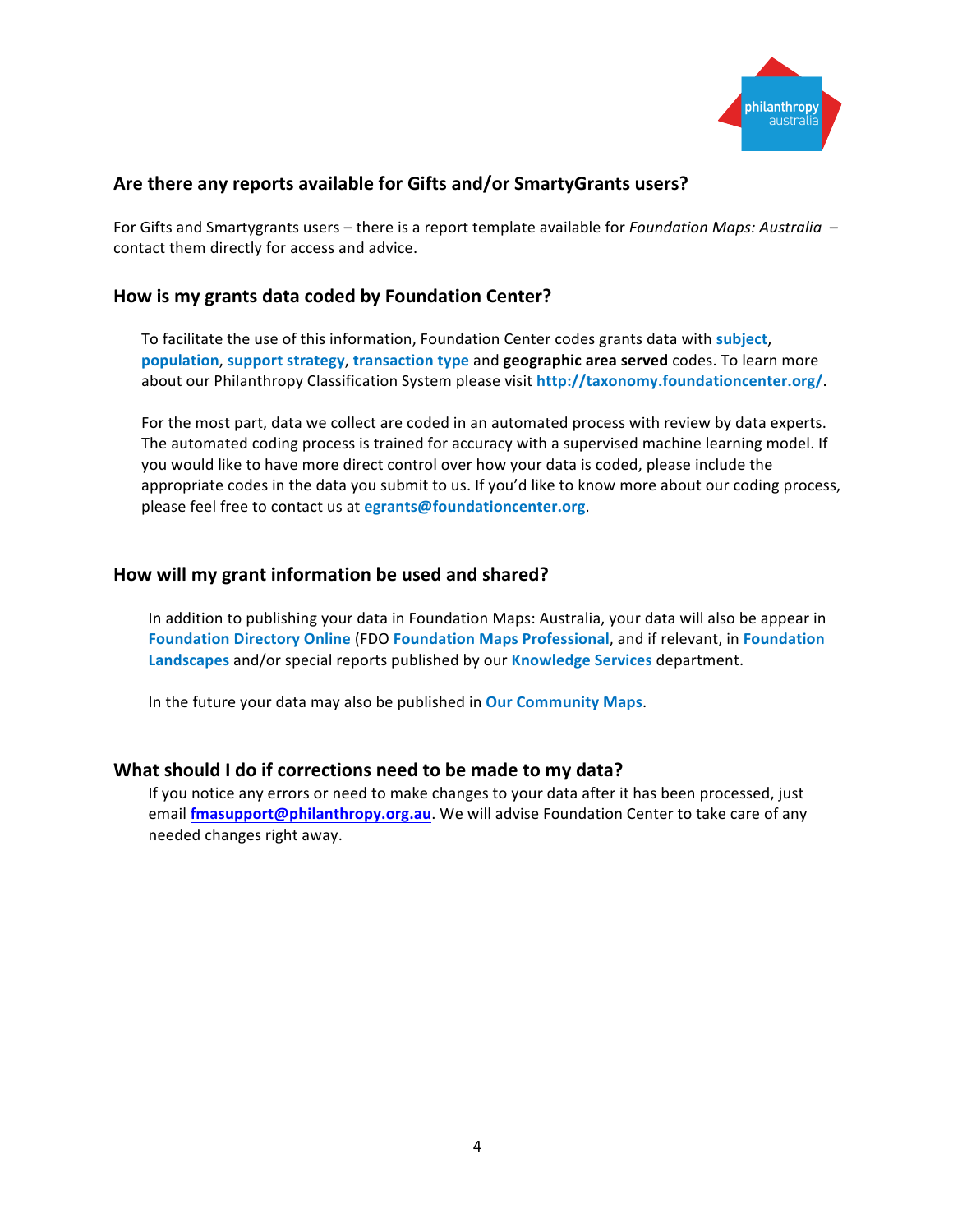

### **What support is available?**

For help at any time please email: fmasupport@philanthropy.org.au

Philanthropy Australia has also established a Data Support Team which can provide detailed assistance over the phone/on-line support  $-$  at an agreed hourly rate of \$60.

For further information and to be connected to a member of the Data Support Team – please email us at: fmasupport@philanthropy.org.au

#### **Who provides the support for the Data Support Team?**

#### **Bernadette Allen**



BJ has cultivated a career in banking and financial services for over a decade, including 4 years in the Philanthropic sector as a Grant Program Manager at ANZ Trustees. In this role, BJ gained a deep understanding of trends and challenges in the philanthropic sector within Australia and supported strategy development and granting execution across the \$2b FUM philanthropy business. In addition to her Philanthropy experience, BJ has held and led teams in numerous analytics, technology, strategy, risk and business optimization project roles. She has a passion for data and the use of information to drive change. Presently, BJ has a lead role in the development and deployment of a Net Promoter System at ANZ. BJ studied Bachelor of Laws and Economics at Latrobe University.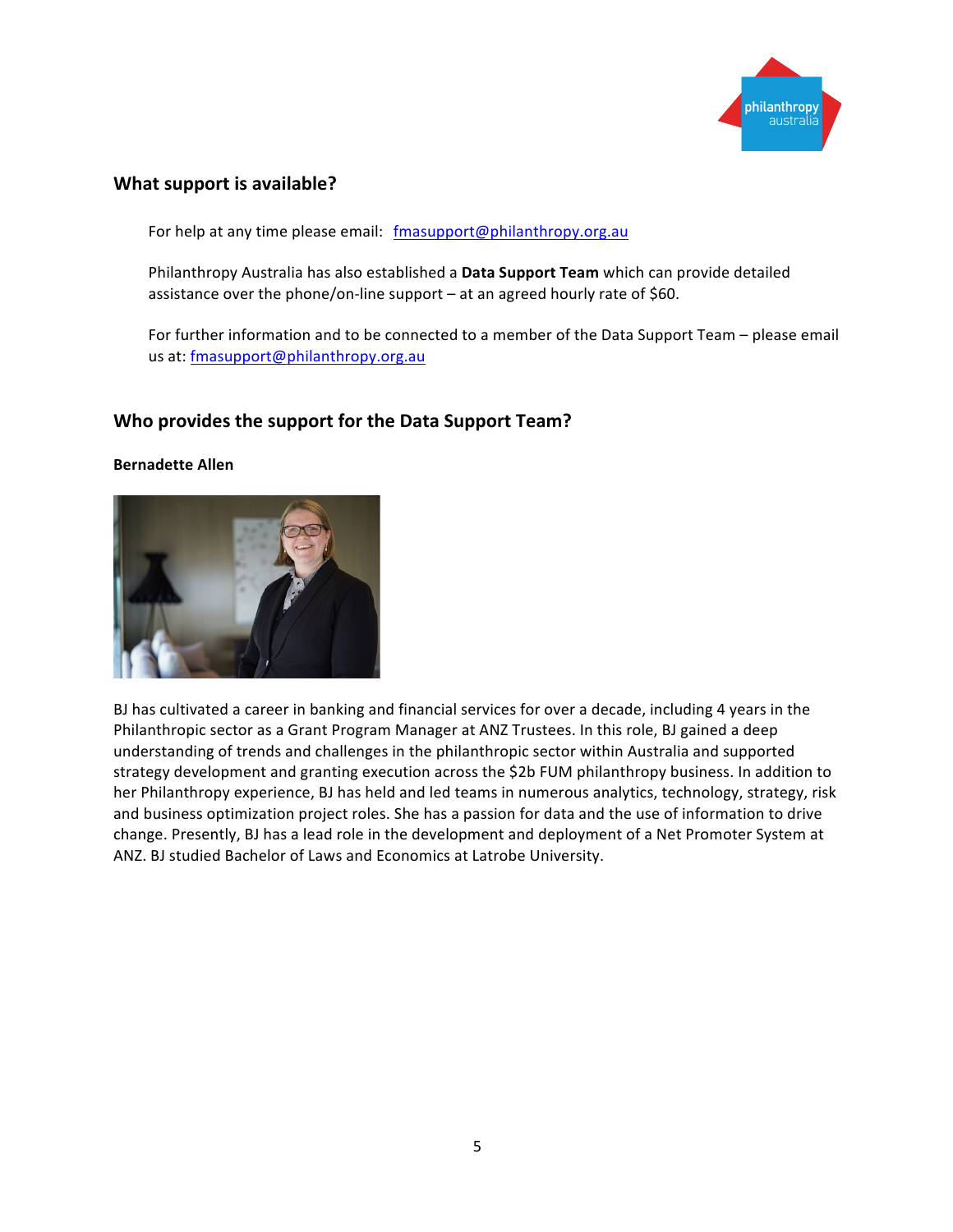

#### **Rebecca Iliffe MA IntRel, B AppSci**



Rebecca Iliffe is an Associate Consultant with Philanthropy Australia assisting with the Foundation Maps Australia project. She has a wide-ranging background in philanthropy as a grant maker, grant seeker and through her pro bono services. In her business, Turnstone Projects, Rebecca works with many of the sectors that receive philanthropic support from education, science to Indigenous and the environment.

Experienced in project management including project administration and reporting, Rebecca can assist grant makers, foundations and trusts by collecting, researching, transcribing and entering details into the Foundation Maps: Australia portal.

Services can be delivered on-site or remotely and include:

- Data research, consolidation and data entry;
- Data collection from existing grants management systems and data entry;
- Formatting grant details and data into the required Excel format; and, or
- Collaboration and coaching for data entry (delivered remotely).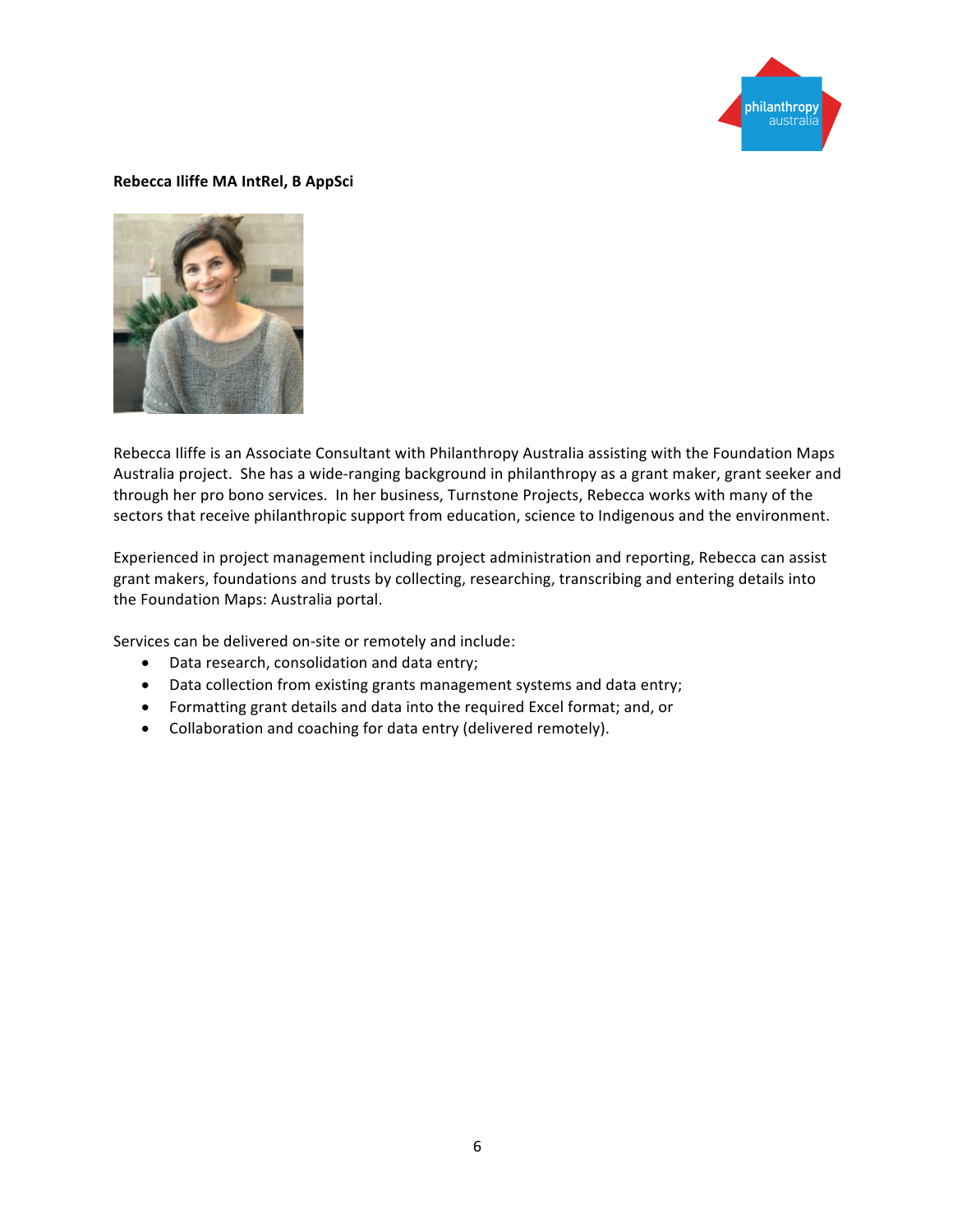

#### **Jacqueline Cameron**



Jacqueline is a dedicated, motivated and results oriented fundraising professional who brings a broad range of experience to clients, from developing policies and procedures to support successful fundraising, prospect research, data mining and analytics, prospect management, relationship management, donor stewardship, grant proposals, collateral development, and developing fundraising strategies. Through working with Jacqueline, clients can expect a commitment to the highest quality and a focus on achieving results. She has exemplary time management and organisational skills, able to manage multiple tasks, complete deadlines and operational priorities simultaneously to achieve positive outcomes for clients. "I believe and have seen the important role that the not-for-profit sector plays in society and I want to be part of helping facilitate this work and enabling charities to achieve their mission." Jacqueline's qualifications include a Bachelor of Business (Marketing) and Masters of Business in Philanthropy and Non-profit Studies, in which she received a number of awards for excellence and was chosen for an exchange program, completing the 'Globalising Europe' program with EDHEC business school in France. Since 2011, Jacqueline has headed the research team and worked as a consultant for leading fundraising consultancy AskRIGHT. During this time, Jacqueline also completed an 18-month position with a national university as a Development Manager based in Melbourne and Queensland. Prior to this, Jacqueline worked in marketing and sales roles where she was responsible for identifying and researching key prospects, companies and market opportunities. She also assisted with fundraising at an independent secondary school. Jacqueline has provided services for a full range of not-for profit organisations in Education, Health, Community, Arts and Culture, Sport, and International Aid. She has worked with a number of non-profits to improve fundraising performance by developing fundraising collateral, fundraising strategies and establishing fundraising capacities.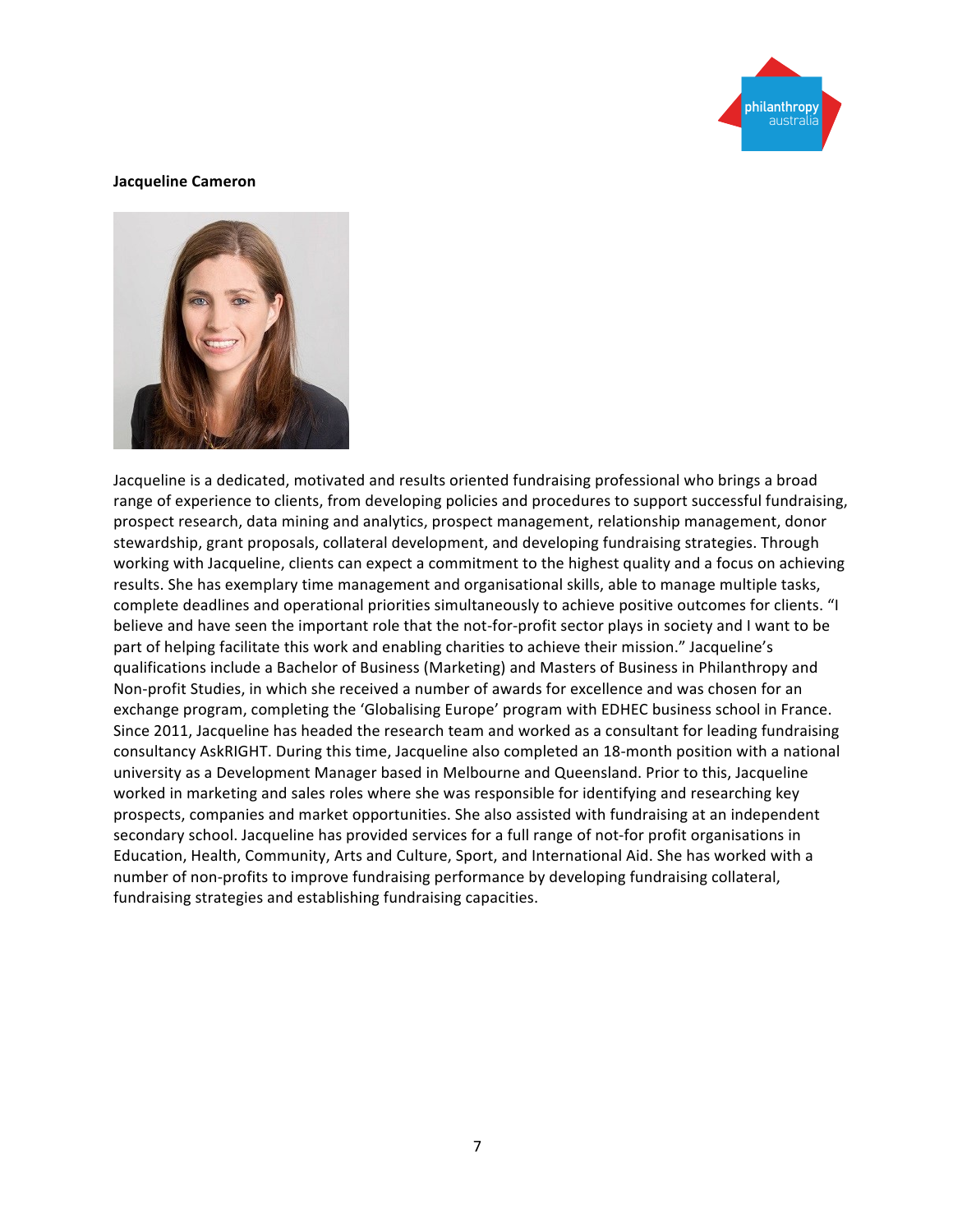

#### **Stacey Thomas**



Stacey has extensive experience in the philanthropic sector having worked with individual, family and corporate foundations across Australia. She is currently the CEO of the Fay Fuller Foundation and Philanthropy Executive with the Jaquillard Minns Family Office. Stacey has a Master of Business majoring in Philanthropy and Social Investment and Bachelor of Psychology degree and previously held roles in the Myer Family Company, Telstra Foundation and Trust Company.

#### **What is the Foundation Center**

Established in 1956, Foundation Center is the leading source of information about philanthropy worldwide. Through data, analysis, and training, it connects people who want to change the world to the resources they need to succeed. The Center maintains the most comprehensive database on U.S. and, increasingly, global grantmakers and their grants  $-$  a robust, accessible knowledge bank for the sector. It also operates research, education, and training programs designed to advance knowledge of philanthropy at every level.

To learn more about the Foundation Center.

# **What is the Foundation Center Updater?**

The Foundation Center Updater is an easy-to-use online tool that allows grantmakers to keep basic information about their activities up to date in our databases. That allows us to communicate to the public the most current giving and activities of the reporting grantmakers. Once you log in to the Updater service, you have access to an online form in which you can enter specific information about your organization. The information that initially shows up on the form is the current information that displays within the *Foundation Directory Online*. Changes you submit using the Updater will be reviewed by Foundation Center staff and reflected in the next update to the *Foundation Directory Online*, which occurs on a weekly basis. There are profile sections you can select to update your organization's information. Locate and click the "Update Organization" tab on the upper right hand corner. This will bring you to the section page. Clicking on the individual sections allows you to update any or all of the information in that area.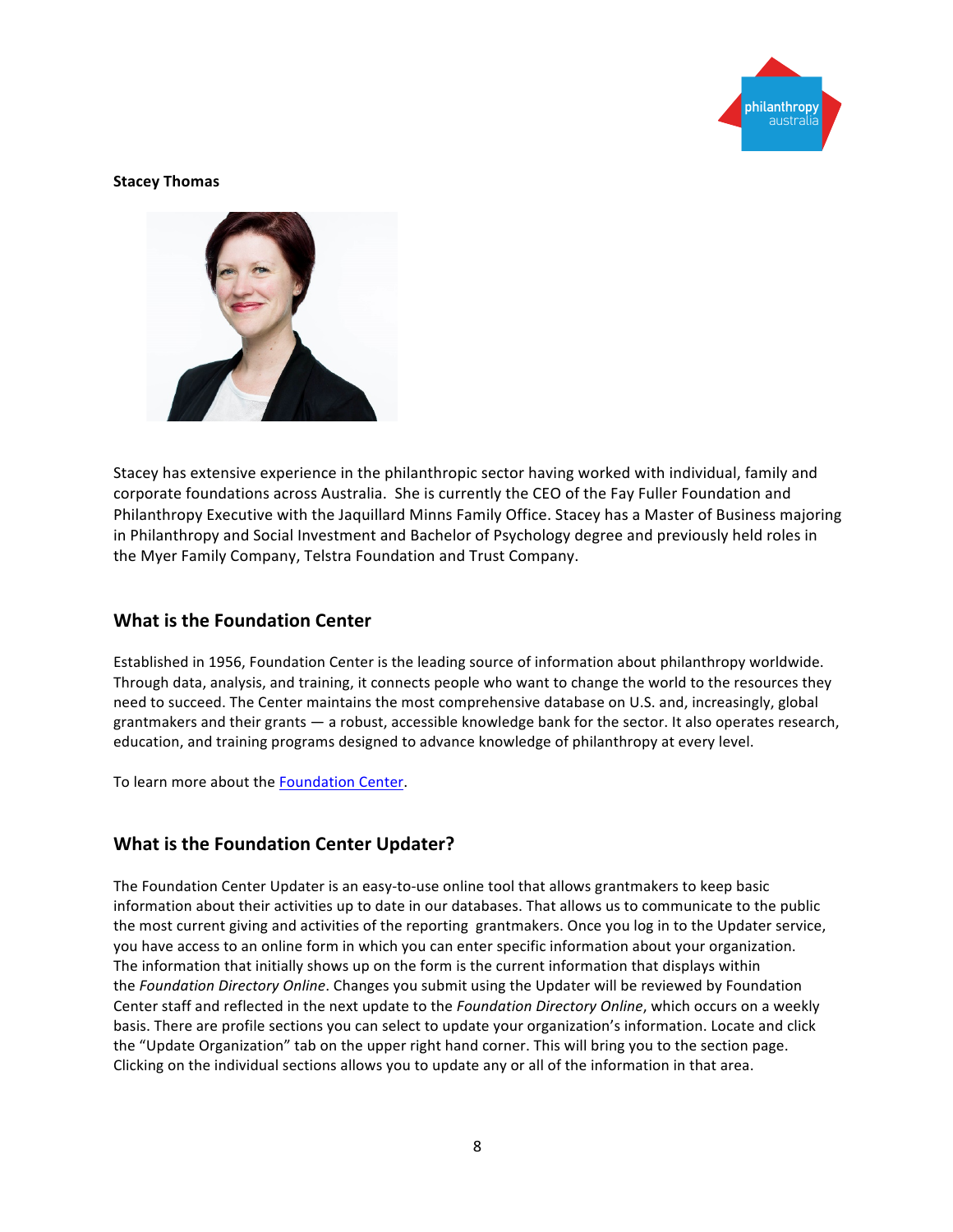

The sections available include:

Basic Information — Including organization name, address, phone numbers and URL address. Work Categories - Use the Foundation Center's Philanthropy Classification System to communicate what you support, where you give your grant dollars, who benefits from your grantmaking, and more. Fiscal Data  $-$  The most current financial information available. People  $-$  List key officers, trustees and staff for the organization. Application Information  $-$  Including application deadlines and other funding requirements. Programs  $-$  Detailed information on the organization's direct program work. Upload Grants – Allows you to submit a list of your latest grants directly to us.

# **How** is Foundation Center Updater related to electronic grants reporting (eReporting)?

Foundation Center maintains the most comprehensive database on U.S. and, increasingly, global grantmakers and their grants—a robust, accessible knowledge bank for the social sector. We structure the publicly available grants information of funders and bring it to life for thousands of Foundation Center visitors, through our libraries and global network of partners and users of our online data services. Sharing your information directly with us through eReporting ensures that the timeliest information is available to the sector and that the story of your foundation's giving is told accurately. Foundation Center Updater allows you to eReport by uploading your grants directly to us, as well as accessing our standard template. For more information on electronic reporting, visit our website

# **What is the Dashboard and what does it represent?**

When you log into Foundation Center Updater, the first thing you see is your dashboard. This represents the completeness and freshness of your organizational profile data. The top section of the dashboard tracks your lists of submitted grants – when they were submitted, and if they have been processed by Foundation Center staff for publication. Looking at this allows you an at-a-glance way to determine if it is time to submit fresh grants data to best reflect your organization' giving activities. The bottom section of the dashboard represents completeness of profile data, specifically tracking if you have submitted data for each of the informational sections in your profile. This is a quick way to ensure your organizational information has no gaps or missing areas.

# **How do you navigate Updater?**

When you log into Foundation Center Updater, you begin on the Dashboard, where you can see status information about the completeness and timeliness of your profile information. From this page you have two options- you can either upload a new grants list, or you can begin updating your organization profile. If you update the profile information, you begin on the "Basic Information" screen, where all of the information about your organization that is eligible to be changed for this section is available on screen by scrolling down to the bottom. If you want to access information in other sections of the form, select from the row of tabs located on the top of the screen directly under your organization name. Clicking on any of the sections will take you to that area of the form. It is recommended that when using Updater you check all information for accuracy.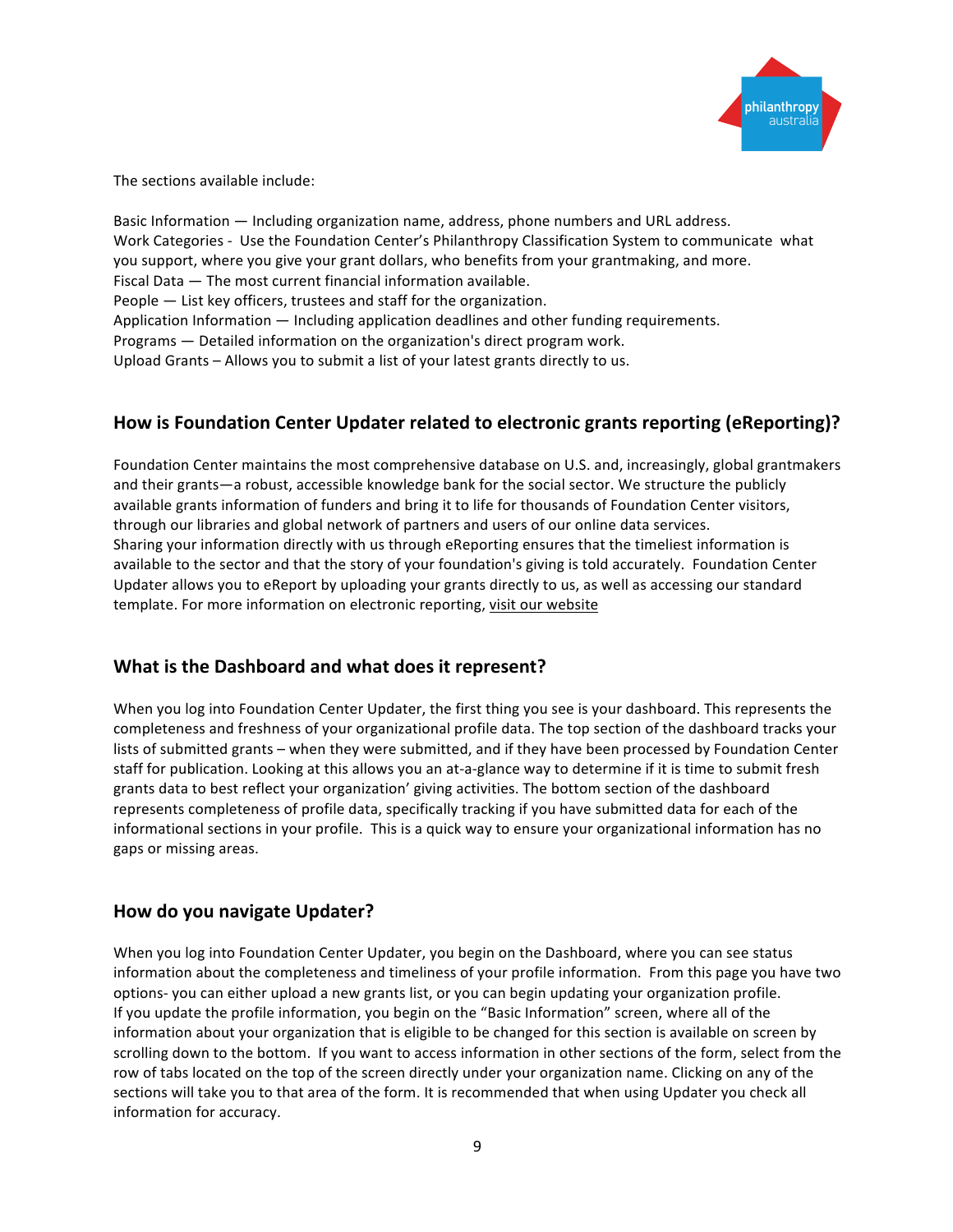

Additionally, on every page for updating your profile, you have options to: 1) Save draft data; 2) Submit your changes to Foundation Center; 3) Clear all changes made during the session; 4) Clear all changes on the current page only; 5) Navigate to the Upload Grants or Dashboard areas; 6) Review the FAQ or your user profile.

When on the Upload Grants area, you have the following options: 1) Save a draft of your grants information; 2) Submit your grants to Foundation Center; 3) Navigate to the Update Profile or Dashboard areas; 4) Review the FAQ or your user profile.

# **How do you update Your Organizational Profile?**

Each section of Updater has multiple fields with your organization's information inside. To edit the information, simply make changes to the existing data. In some cases where you can have multiple pieces of information (Example: You can have multiple contact emails) you will be able to add or remove information using the buttons provided. You can edit a section of information as many times as necessary prior to submitting.

Clicking on Save will save your data in draft form, clicking on the Submit button will end your session and send your information to Foundation Center.

# **How do you upload your grants?**

The Upload Grants section allows you to submit a list of grants to Foundation Center using common formats (excel or csv). To begin the process, either click the "Select File" button to search for your list, or simply drag your file to begin the upload process. Once you select a file, you'll have an opportunity to review and confirm information about the list prior to submitting to Foundation Center.

In addition, you can download our standard eReporting template so you can use it to create and send your selected grants to us. Click the button to have the template downloaded to your machine.

Saving and Submitting Each section on Foundation Center Updater has two options: Saving and Submitting your data.

- Save: Save buttons are located in two places on the screen- underneath the last editable field on each page, as well as at the very bottom of the screen. Hitting save allows you to save draft information in your local user session, so the changes you've made will appear when you log in next. Data that is merely saved only appears on this form and does not get sent to Foundation Center *for review.*
- **Submit**: The Submit button is also located in two places on the screen underneath the last editable field on each page, as well as at the very bottom of the screen. *Hitting Submit button sends any changes you have made to Foundation Center for review and posting in your online profile.* Once you have submitted information, there is no way to recall it. If you want to alter submitted changes you will have to re-edit the submitted information in another session.